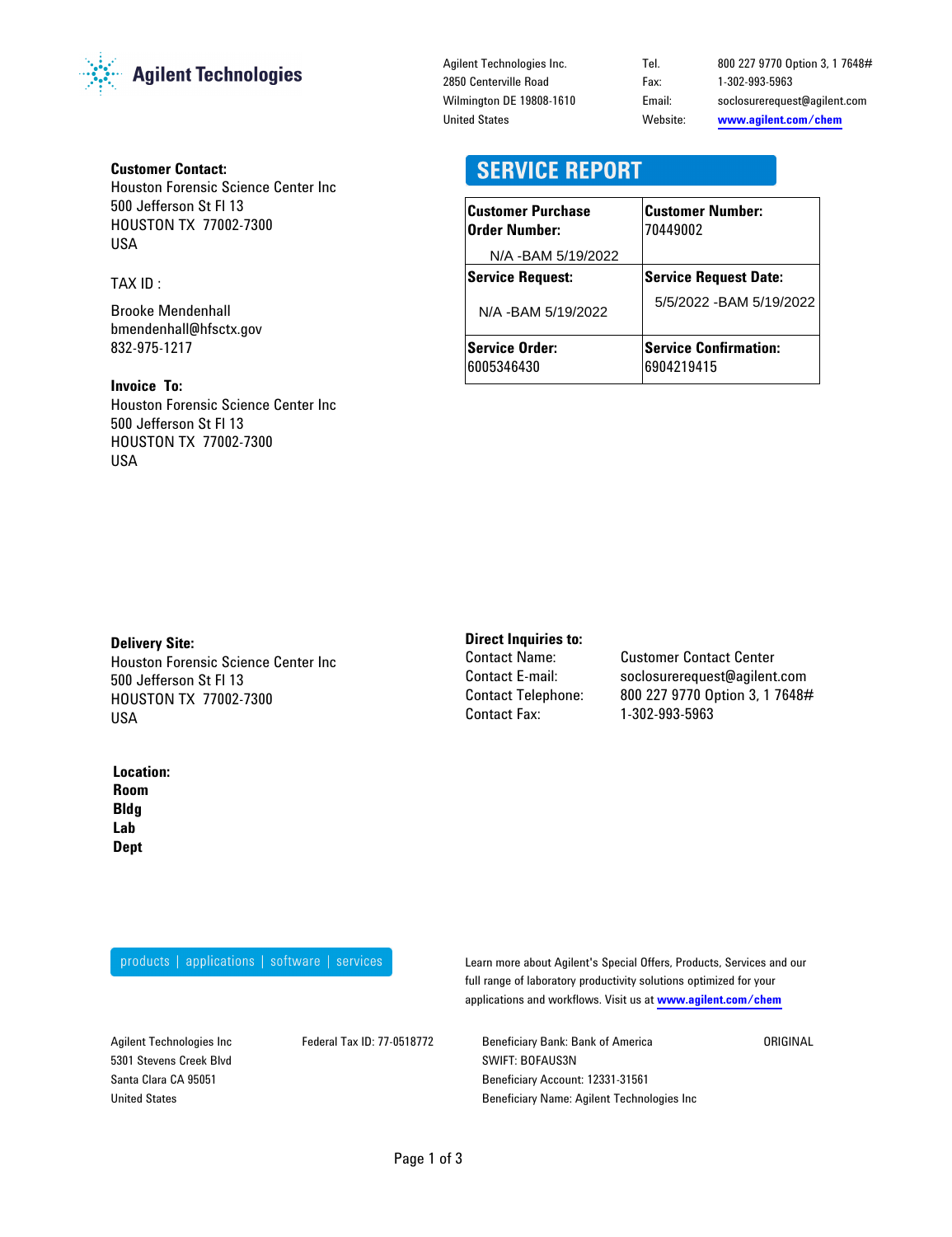#### **Service Instrument:**

| Model<br>Number   | <b>Model Description</b>                         | Serial Number | System Handle | <b>Parent Asset</b> |
|-------------------|--------------------------------------------------|---------------|---------------|---------------------|
| SYS-GC-<br>7890-E | GC 7890 System Enhanced GC<br><b>Features</b>    |               |               |                     |
| G4556-<br>64014   | 111 Vial Model Tray                              | HT15100002    |               | ISYS-GC-7890-E      |
| G4557A            | 7697A Headspace Sampler, 111<br>Vial             | CN15070059    |               | ISYS-GC-7890-E      |
| G3440B            | Agilent 7890B Series GC Custom  CN15123149       |               |               | ISYS-GC-7890-E      |
| G7318AA           | 7697A Headspace Control GC<br><b>ChemStation</b> | USH3395397    |               | SYS-GC-7890-E       |

#### **Service Items:**

| <b>Item</b> | Service/Part # | Description                                | 0 <sub>tv</sub> | Entitlement                                 | <b>Service Start Service End</b> |            |
|-------------|----------------|--------------------------------------------|-----------------|---------------------------------------------|----------------------------------|------------|
| 1000        | PM             | Preventive Maintenance                     | 1.00            | Agreement<br>Entitlement -<br>100 % covered | 05/12/2022                       | 05/13/2022 |
| 1030        | 5200-0176      | FID Jet, universal fit, 0.011<br>∣inch ID  | 2.00            | Agreement<br>Entitlement -<br>100 % covered |                                  |            |
| 1020        | G4556-67011    | 7697A Standard PM Kit                      | 1.00            | Agreement<br>Entitlement -<br>100 % covered |                                  |            |
| 1010        | 5188-6495      | Split vent trap PM kit,single<br>cartridge | 2.00            | Agreement<br>Entitlement -<br>100 % covered |                                  |            |

#### **Additional Information:**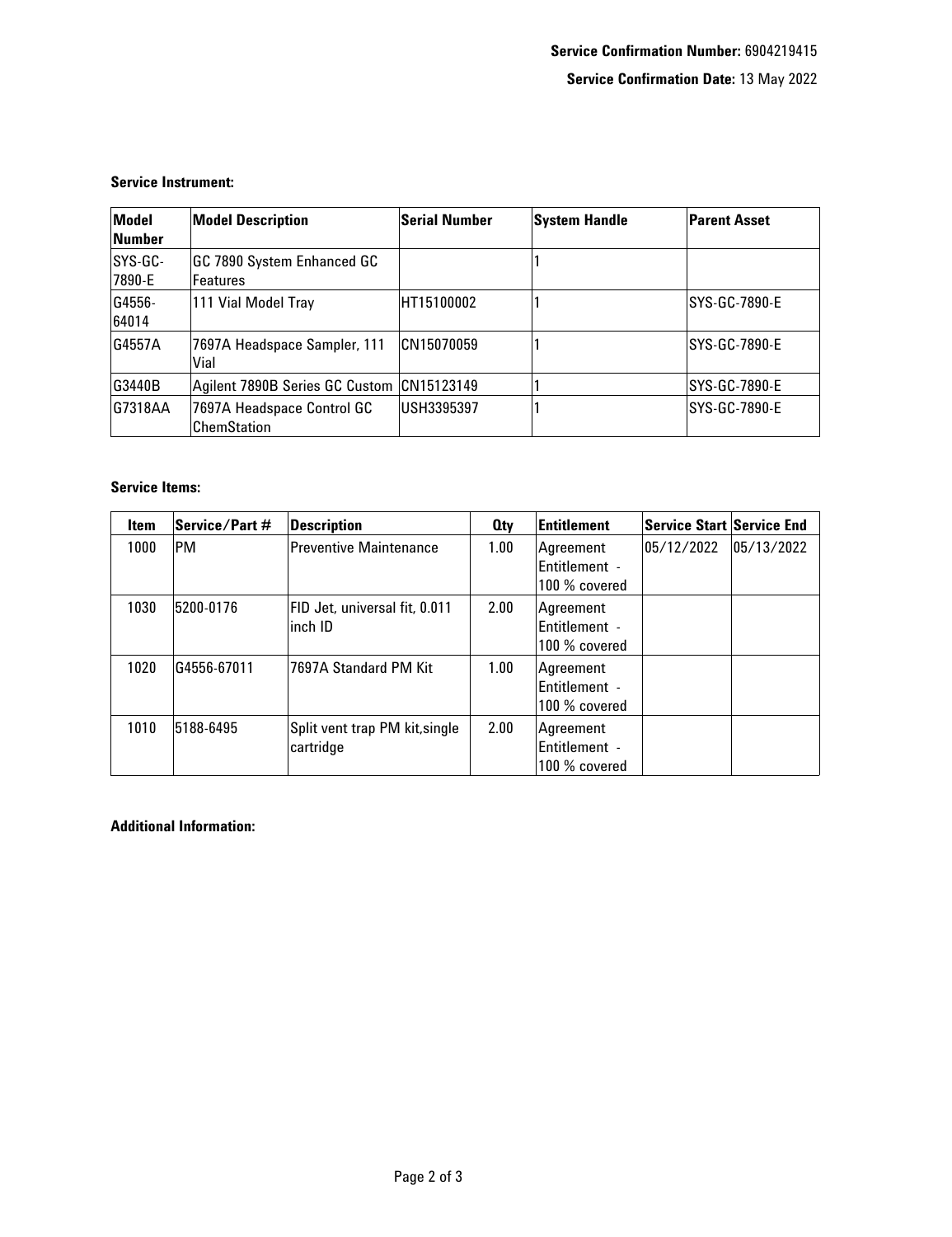#### **Service Confirmation Date:** 13 May 2022

#### **Service Information:**

| <b>Problem Description:</b><br>AUG 22, PM, SYS-GC-7890-E                                             |                                                                   |                      |
|------------------------------------------------------------------------------------------------------|-------------------------------------------------------------------|----------------------|
| <b>Service Provided:</b><br>Performed PM per checklist                                               |                                                                   |                      |
| <b>Service Overview Code:</b><br>Reason Code: Scheduled Service<br>Diagnosis Code: Scheduled Service |                                                                   |                      |
| <b>Resolution Code: Scheduled Service</b>                                                            |                                                                   |                      |
| <b>Reported Hours:</b><br>4.5                                                                        | <b>Travel Hours:</b><br>1.0                                       |                      |
| <b>Customer Field Service</b><br><b>Representative Name:</b><br><b>Rachel Allen</b>                  | <b>Customer Field Service</b><br><b>Representative Signature:</b> | Date:<br>13 May 2022 |
| <b>Customer Name:</b>                                                                                | <b>Customer Signature:</b>                                        | Date:                |
| <b>Brooke Mendenhall</b>                                                                             | Brooke Ann Digitally signed by<br>Mendenhall Date: 2022.05.19     | 05/19/2022           |
| <b>Additional Comments:</b>                                                                          |                                                                   |                      |
|                                                                                                      |                                                                   |                      |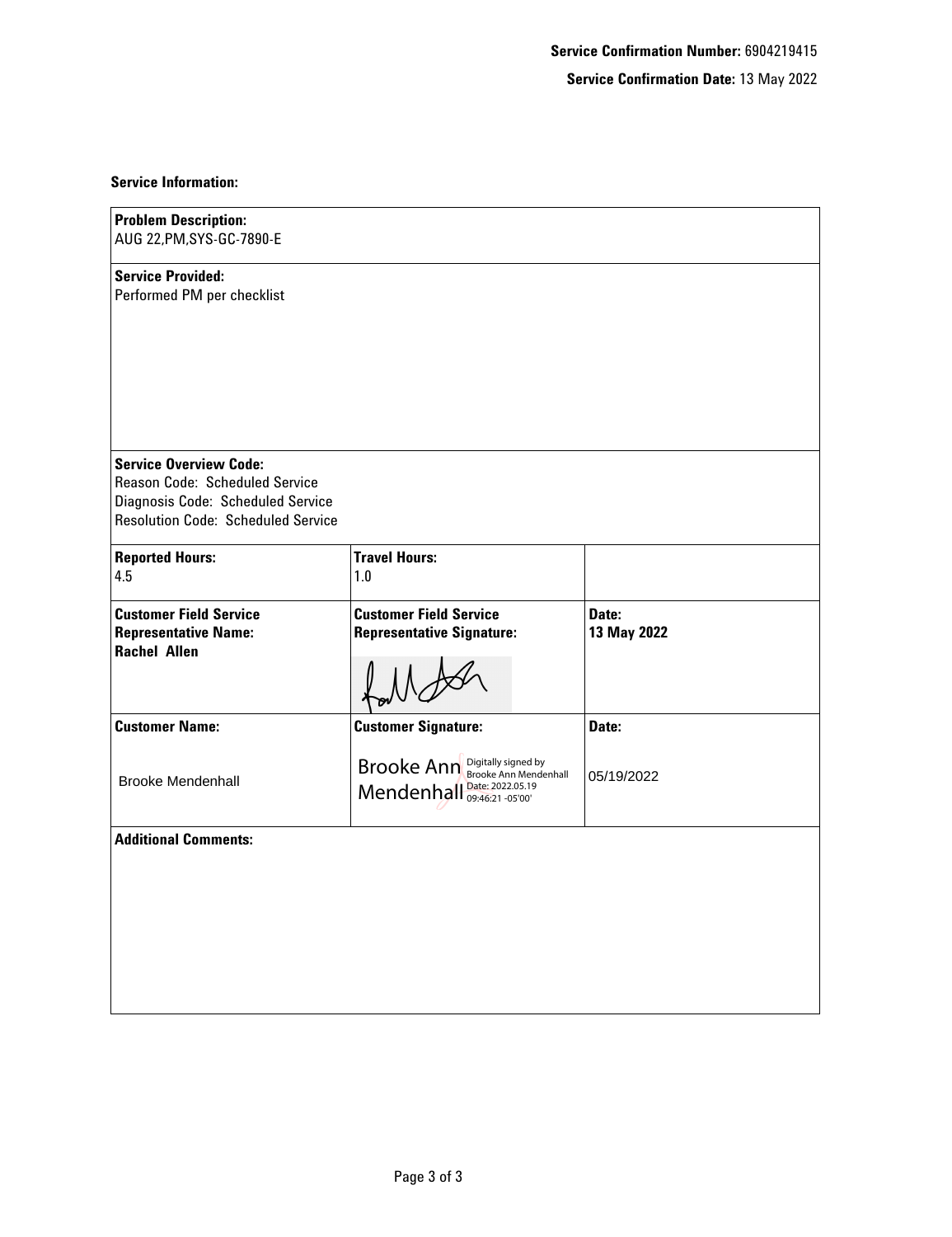

# Instrument Maintenance

#### Select the appropriate service to be performed.

- $\Box$  Interim Preventive Maintenance (when available, is typically 6 months or at the request of the customer)
- $\Box$  Major Preventive Maintenance (Yearly)
- $\Box$  Enhanced Preventive Maintenance (when available, is provided "As needed")

### System Information

 $\Box$  Check this box if an instrument configuration report is attached instead of completing the table.

| Instrument System Name and ID       | GCHS <sub>2</sub>               |
|-------------------------------------|---------------------------------|
| Instrument System Site and Location | Houston Forensic Science Center |

| List System Component Product Numbers | List the Serial Numbers of each Component |
|---------------------------------------|-------------------------------------------|
| 1. See GC checklist                   |                                           |
| 2.                                    |                                           |
| 3.                                    |                                           |
| $\overline{4}$ .                      |                                           |
| 5.                                    |                                           |
| 6.                                    |                                           |
| 7.                                    |                                           |
| 8.                                    |                                           |
| 9.                                    |                                           |

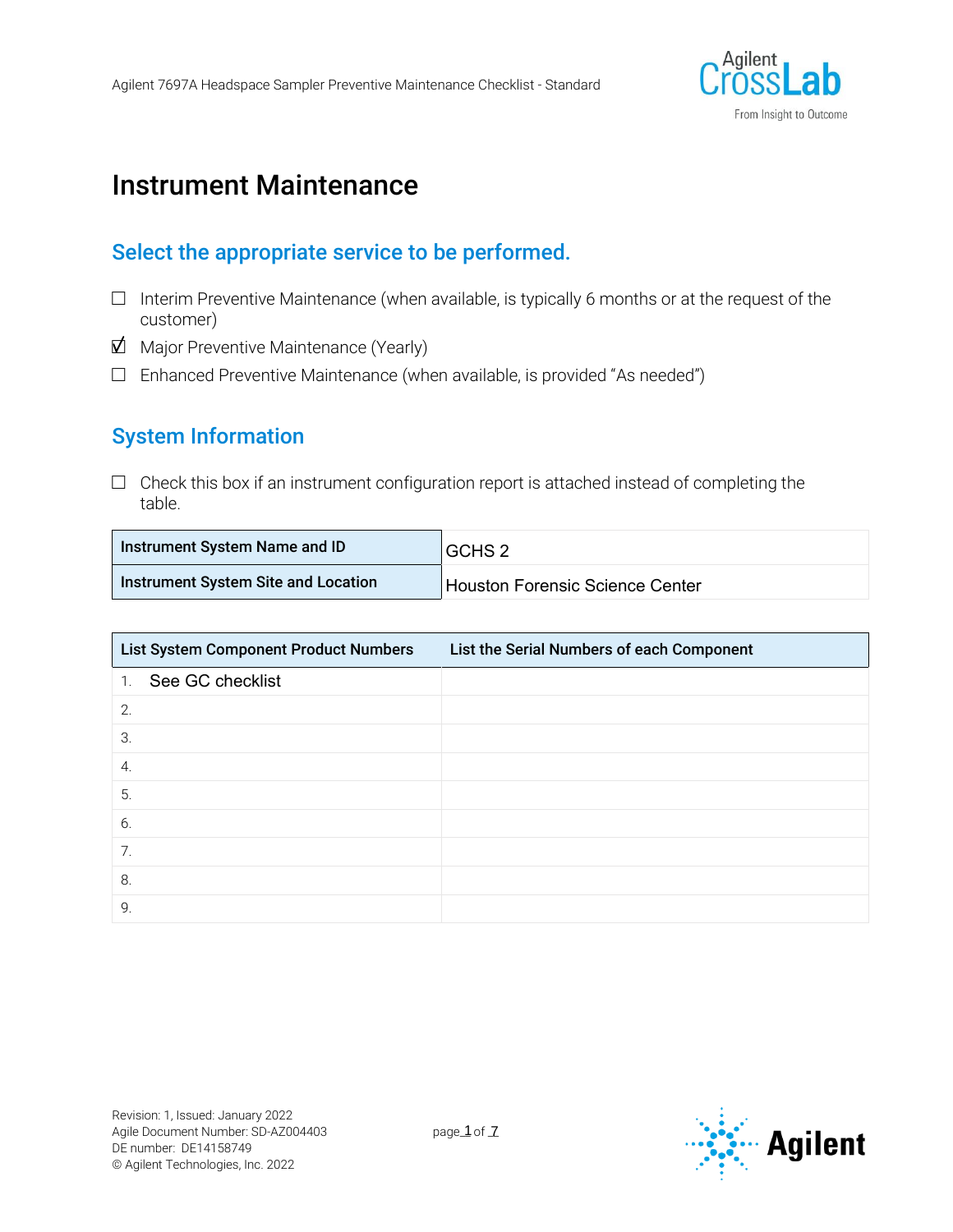

### Preparation

- $\vec{\mathbb{Z}}$  Discuss any specific issues with the customer before starting.
- $\vec{\mathbb{Z}}$  Review the instrument logbook for recorded problems and comments.
- $\mathbb Z$  Save instrument control settings before starting the procedure.
- $\vec{\mathbb{Z}}$  Perform a general inspection of the system for cleanliness.
- $\vec{\mathbb{Z}}$  Check for proper installation of parts, assemblies, sensors etc.
- $\vec{\mathbb{Z}}$  Check system for required installation of components and implementation of Service Notes
- $\vec{\mathbb{Z}}$  Check for required firmware updates and verify with customers if they would like them installed. Firmware update(s) are strongly recommended.

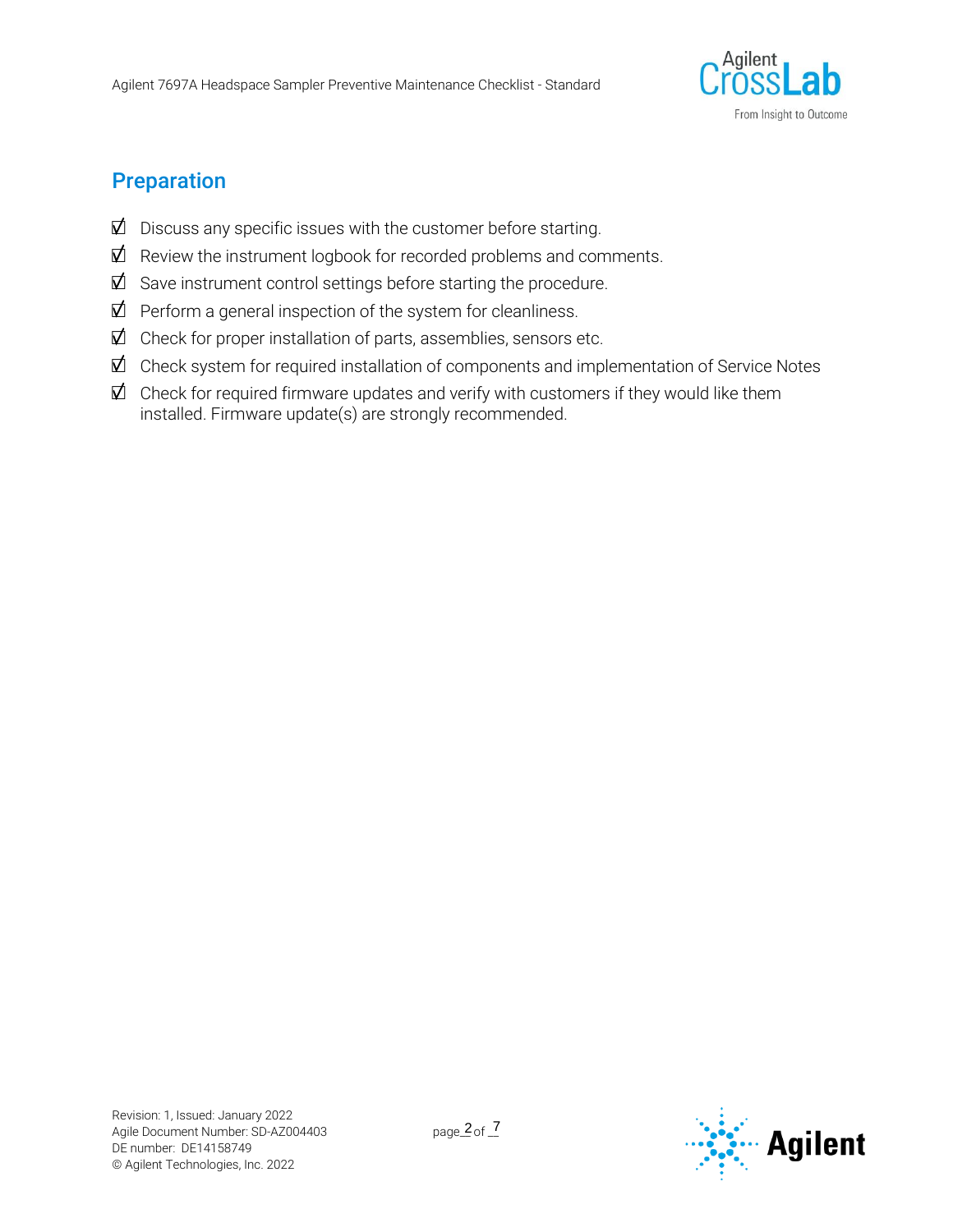

# Preventive Maintenance Procedures

#### □ *Service Not Applicable*

### Inspect and Clean Sampler

#### □ *Service Not Applicable.*

- $\vec{\mathbb{Z}}$  If a tray is part of the system, remove the tray and pneumatics to allow for access to the oven.
- $\vec{\mathbb{Z}}$  If a tray is part of the system, check that the shutter sensor is not dusty. If it is, use air duster to remove the dust.
- $\boxtimes$  Check for any debris in the carousel and clean if necessary.
- $\mathbf{\Sigma}$  If a tray is part of the system, reinstall the tray and pneumatics unit.
- $\Box$  Remove the front panel of the instrument.
- $\vec{\mathbb{Z}}$  Check the carousel belt for wear. If it is worn, consult with the customer to determine if it should be replaced.
- $\vec{\mathbb{Z}}$  Use a dry, clean cloth to wipe the lifter rod(s) clean. Do not apply any lubricant.
- $\Box$  Vacuum the inside of the unit.
- $\Box$  Reinstall the front panel of the instrument.
- $\vec{\mathbb{Z}}$  Using the Manual Operations function under the Service Mode Key on the instrument keypad, confirm that the following components work:
	- o Tray Lifter (If applicable)
	- o Sampler Lifter
	- o Carousel Motor
	- o Shutter Motor (If applicable)

### Pneumatic Components

- □ *Service Not Applicable.*
- $\overrightarrow{D}$  Remove the sample probe.
- $\vec{\mathbb{Z}}$  Remove the sample loop.
- $\Box$  Install the new sample loop.
- $\Box$  Install the new sample probe.
- $\vec{\mathsf{M}}$  Remove the fused silica transfer line. Special note: If OQ will be performed after the PM, remove the fused silica transfer line and do not reinstall it until the transfer line measurement is taken for the OR procedure.
- $\vec{\nabla}$  Reinstall the fused silica transfer line.

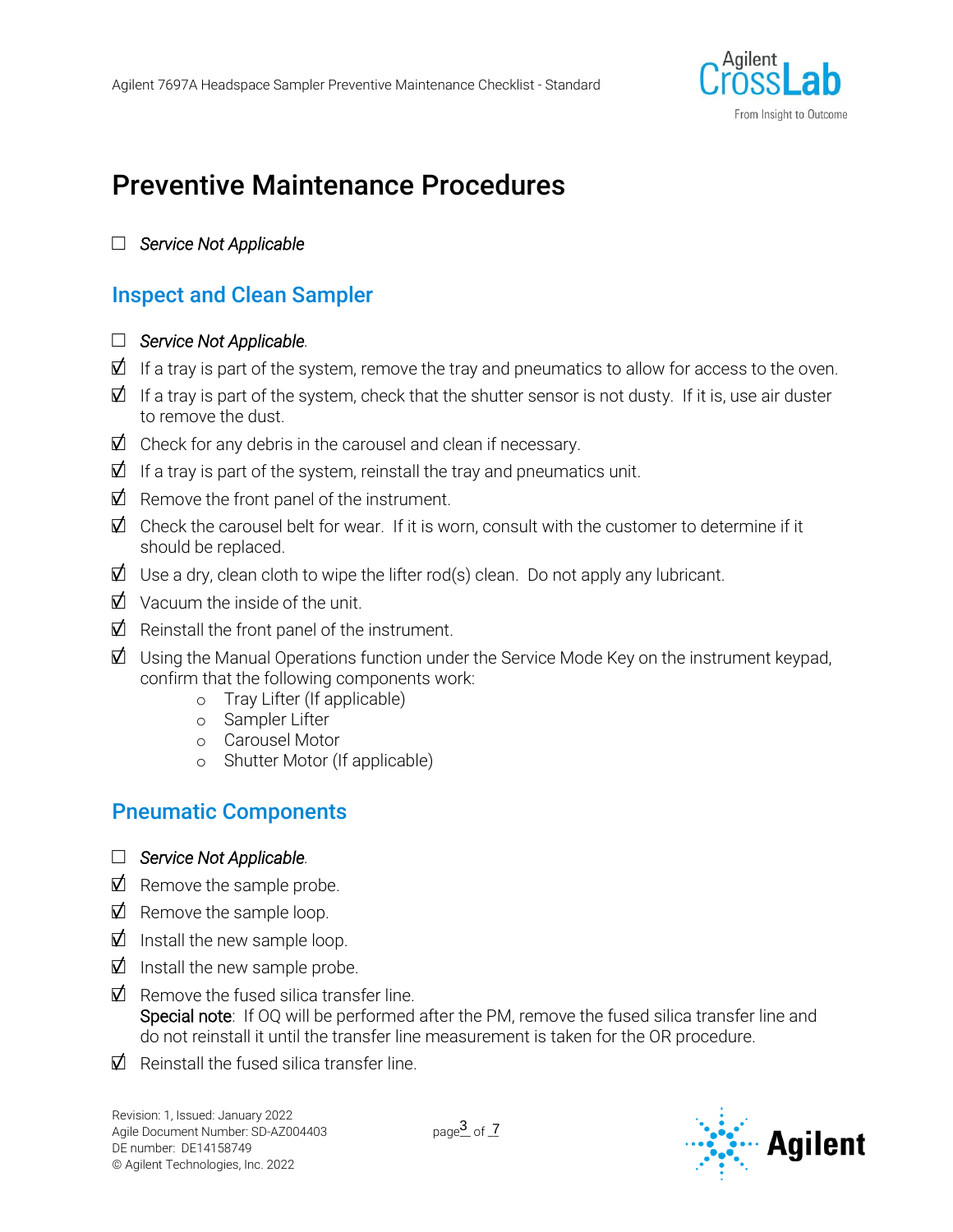

 $\vec{\mathbb{Z}}$  Use Service Reminders under the Service Mode Key on the instrument keypad to run the instrument restriction and leak test. Verify that it passes (make a note below the tests results table). If it fails, consult the customer for repair options.

### Tray Components

- □ *Service Not Applicable.*
- $\vec{\mathbb{Z}}$  Check for any debris in the sample trays and clean if necessary.
- $\vec{\mathbb{Z}}$  Check that the tray gantry rod is clean. If it is dirty or dusty, wipe it clean with a dry cloth. Do not apply any kind of lubrication.
- $\vec{\mathbb{Z}}$  Check that the sensors are not dusty. If they are, use air dusters to remove the dust.
- $\vec{\mathbb{Z}}$  Check the tray belts for any wear. If they are worn, consult with the customer to determine if they should be replaced.
- $\vec{\mathbb{Z}}$  Verify the three LED's for the tray racks light up when the trays are installed.
- $\boxtimes$  Run the tray calibration.
- $\mathbb X$  Reset the counter (pressing the OFF key) of the tray calibration.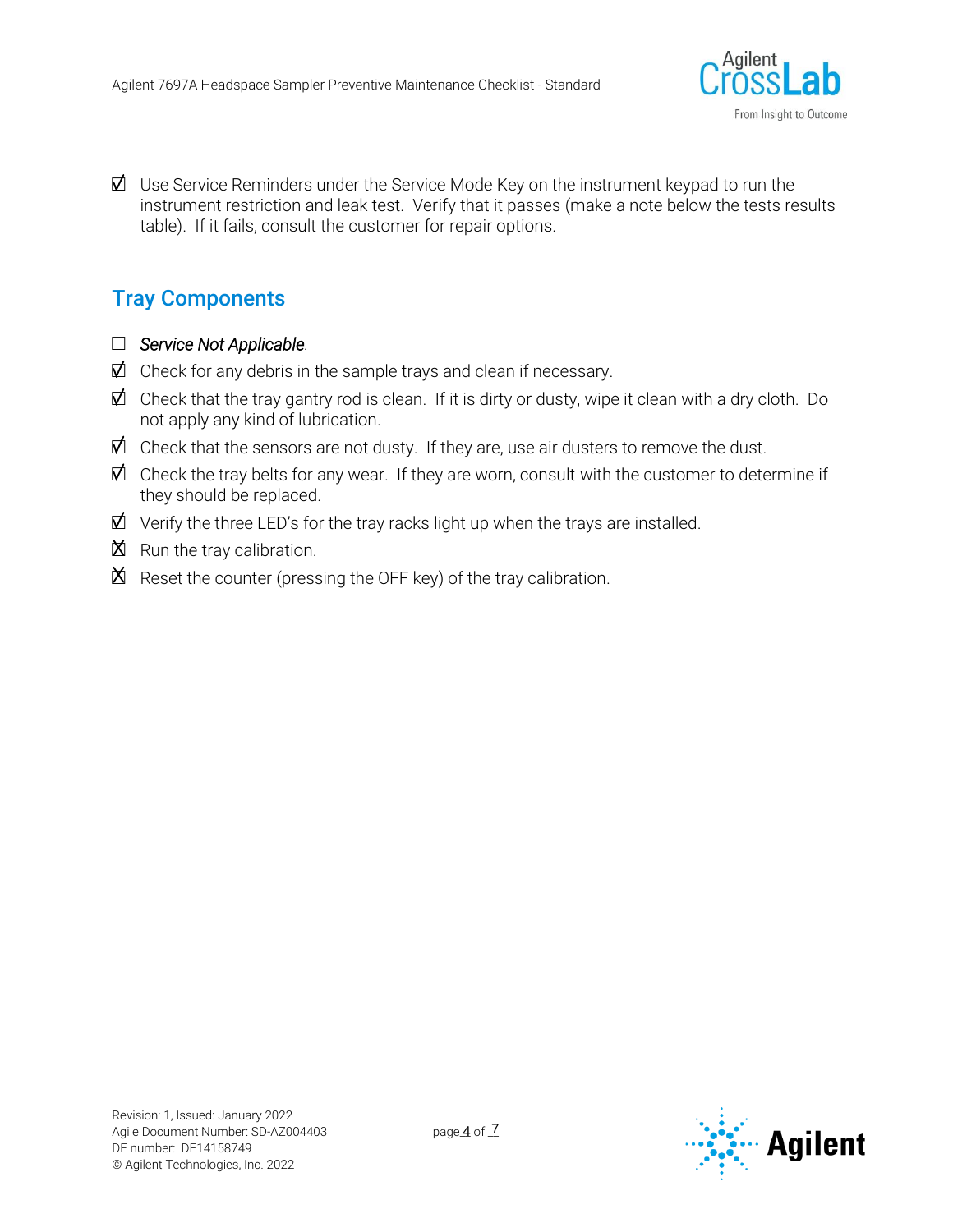

# Restore Instrument

- □ *Service Not Applicable.*
- $\mathbb Z$  Connect the headspace transfer line if it has not been already reconnected.
- $\vec{\mathsf{M}}$  Return instrument to initial condition.
- $\Box$  Perform system checkout procedure or test.

#### **Guidance**

If the PM service is performed prior to a qualification service, then use the qualification procedure as a guide for final instrument set up and checkout.

# Service Review

- $\vec{\mathbb{Z}}$  Attach available reports/printouts of all tests to this documentation.
- $\vec{\mathbb{Z}}$  Record the Preventive Maintenance service activity in the customer's records/logbook.
- $\mathbb{\breve{\Delta}}$  Record the PM event in the Smart Alerts logbook, if applicable.
- $\vec{\mathbb{Z}}$  Update/reset instrument maintenance counters as appropriate.
- $\vec{\mathbb{Z}}$  Affix the PM sticker to the system or instrument logbook based on the customer's request.
- $\vec{\mathbb{Z}}$  Complete the Service Engineer Comments section if there are additional comments.
- $\vec{\mathbb{Z}}$  Review this service, parts replaced, and test results obtained with the customer.
- $\vec{\mathbf{\Omega}}$  If the instrument firmware was updated, record the details of the change in the Service Engineer's Comments box. Systems in a compliant environment may need additional documentation.
- $\Box$  Complete the Signature Page with both Service Engineer and Customer signatures.

### 7697A Headspace Sampler Test Results

| <b>Test Description</b>       | <b>Expected Test Result</b> | <b>Actual Test Result</b> |
|-------------------------------|-----------------------------|---------------------------|
| <b>Tray Calibration</b>       | Pass                        | N/A                       |
| Leak Test                     | Pass                        | Pass                      |
| <b>Chemical Checkout Test</b> |                             |                           |

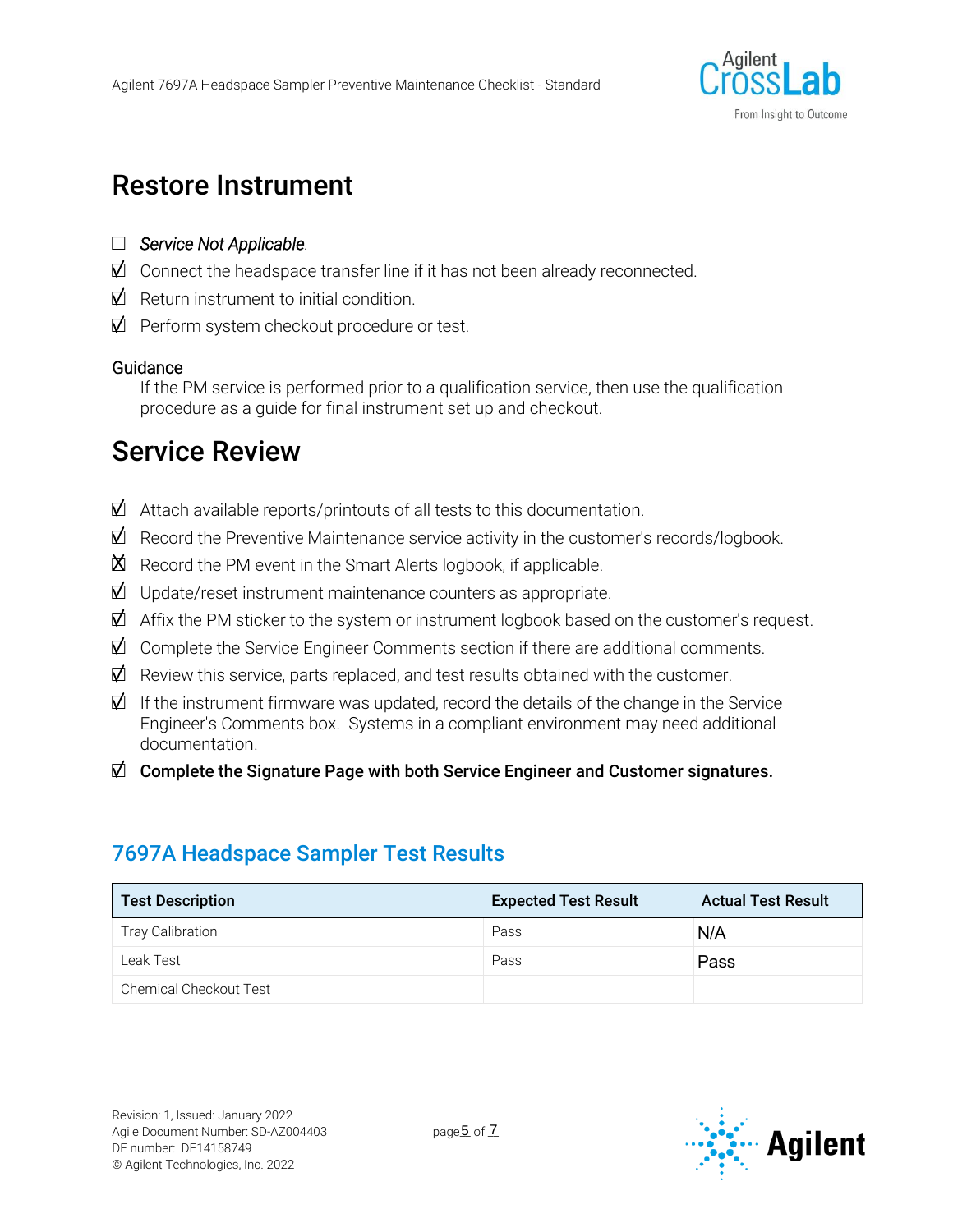

### 7697A Headspace Sampler Parts List

| <b>Part Description</b>                   | <b>Part Number</b> | <b>Product or Model#</b><br>where used | Quantity<br>consumed                   |
|-------------------------------------------|--------------------|----------------------------------------|----------------------------------------|
| 7697A Standard PM Kit 1                   | G4556-67011        | 7697A HS Sampler                       |                                        |
| Ferrule Flexi Inert 0.53 mm Col 10/PK NFS | G3188-27503        | 7697A HS Sampler<br>AND G3520A module  | 1(Optional, not<br>included in PM kit) |

## <sup>1</sup> Part numbers and descriptions for the kit contents

| <b>Part Description</b>                                          | <b>Part Number</b> | <b>Quantity</b> |
|------------------------------------------------------------------|--------------------|-----------------|
| Sample Probe                                                     | G4556-63825        |                 |
| Sample Loop (1mL)                                                | G4556-80106        |                 |
| Thermal Gap Insulation Foam                                      | G3530-00610        |                 |
| 7697A Fused Silica and ProSteel Kit                              | G3903-61001        |                 |
| Polyimide, Valcon Ferrule, 5 pack                                | 0100-2595          |                 |
| Nut and reducing union for 6 port valve transfer line connection | 0100-2594          |                 |
| Liner, direct, 2mm ID, deactivated                               | 5181-8818          |                 |

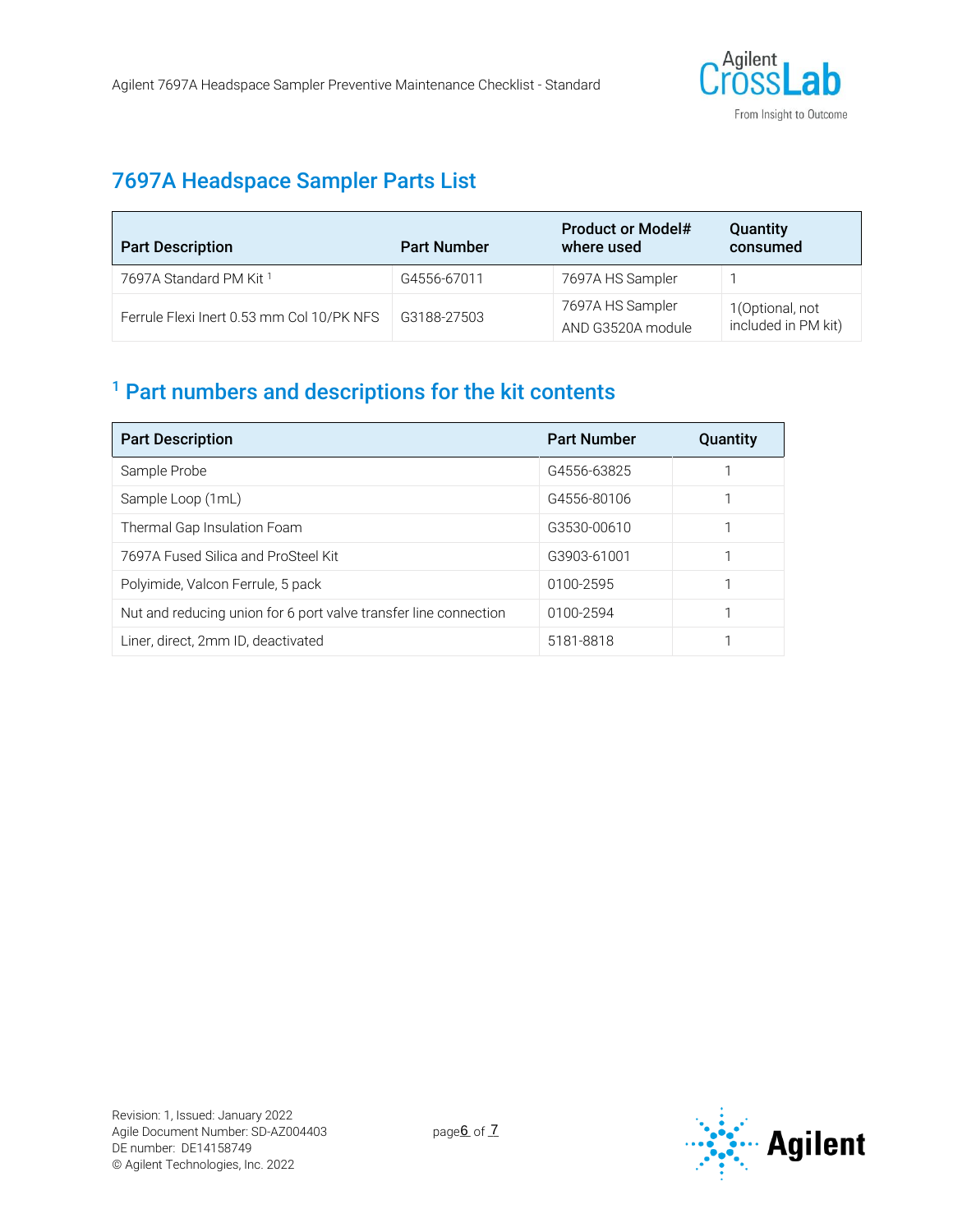

# Signature Page

#### Service Engineer Comments (optional)

If there are any specific points you wish to note as part of performing the installation or other items of interest for the customer, please write in this box.

# Service Verification

Service Request Number:  $D$  and  $D$  and  $D$  are Service Completed: 6005346430

Service Engineer Name: Customer Name: Rachel Allen

Service Engineer Signature:<br>
Customer Signature:<br>
Cachel Allen

Total number of pages in this document:

7

5/12/2022

Corissa Rodgers / Brooke Mendenhall

Brooke Ann Mendenhall Digitally signed by Brooke Ann Me

Revision: 1, Issued: January 2022 Agile Document Number: SD-AZ004403 DE number: DE14158749 © Agilent Technologies, Inc. 2022

pageZ of Z

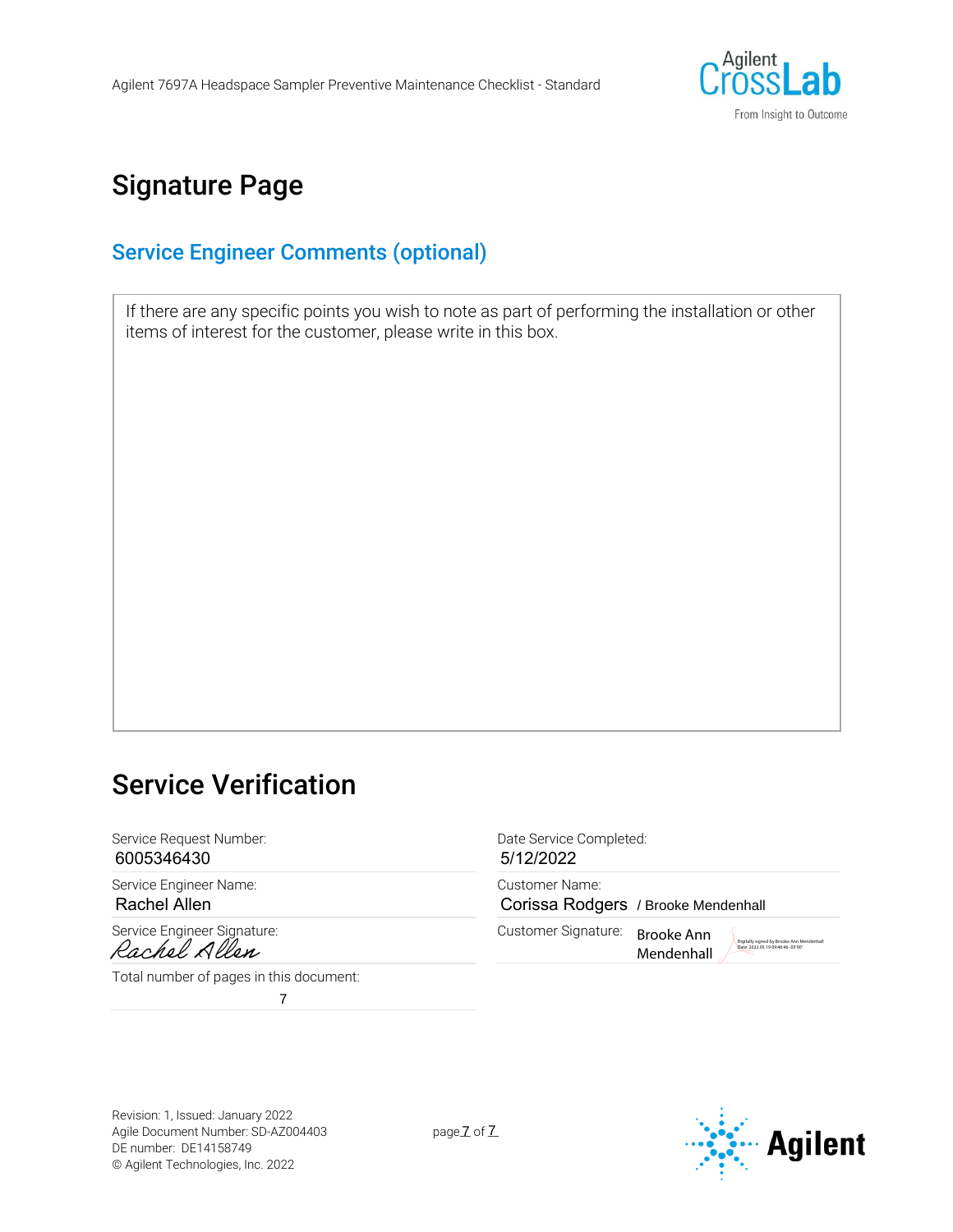

# **System Information**

 $\Box$  Check this box if an instrument configuration report is attached instead of completing the table below.

| <b>Instrument System Name and ID</b>                 | GCHS 2                                 |
|------------------------------------------------------|----------------------------------------|
| <b>Instrument System Site and</b><br><b>Location</b> | <b>Houston Forensic Science Center</b> |

| <b>List System Component Product Numbers</b> | List the Serial Numbers of each<br><b>Component</b> |
|----------------------------------------------|-----------------------------------------------------|
| 1. 7890B - GC                                | CN15123149                                          |
| 2. 7697A - Headspace                         | CN15070059                                          |
| 3.                                           |                                                     |
| 4.                                           |                                                     |
| 5.                                           |                                                     |
| 6.                                           |                                                     |
| 7.                                           |                                                     |
| 8.                                           |                                                     |
| 9.                                           |                                                     |
| 10.                                          |                                                     |

## **Preparation**

- $\boxtimes$  Discuss any specific issues with the customer before starting.
- $\boxtimes$  Review the instrument logbook for recorded problems and comments.
- Save instrument control settings before starting the procedure.
- $\boxtimes$  Perform a general inspection of the system for cleanliness.
- $\boxtimes$  Check for proper installation of parts, assemblies, sensors etc.
- Check system for required installation of components, settings as defined by current Service Notes.
- Check for required firmware updates and verify with customers if they would like them installed.
- $\Box$  Before starting the following procedures, record the Detector Signal Output(s) in the results table. If the GC is turned OFF or in a service mode, comparing the detector outputs before and after the service is not possible.

1  $_{\text{of}}$  6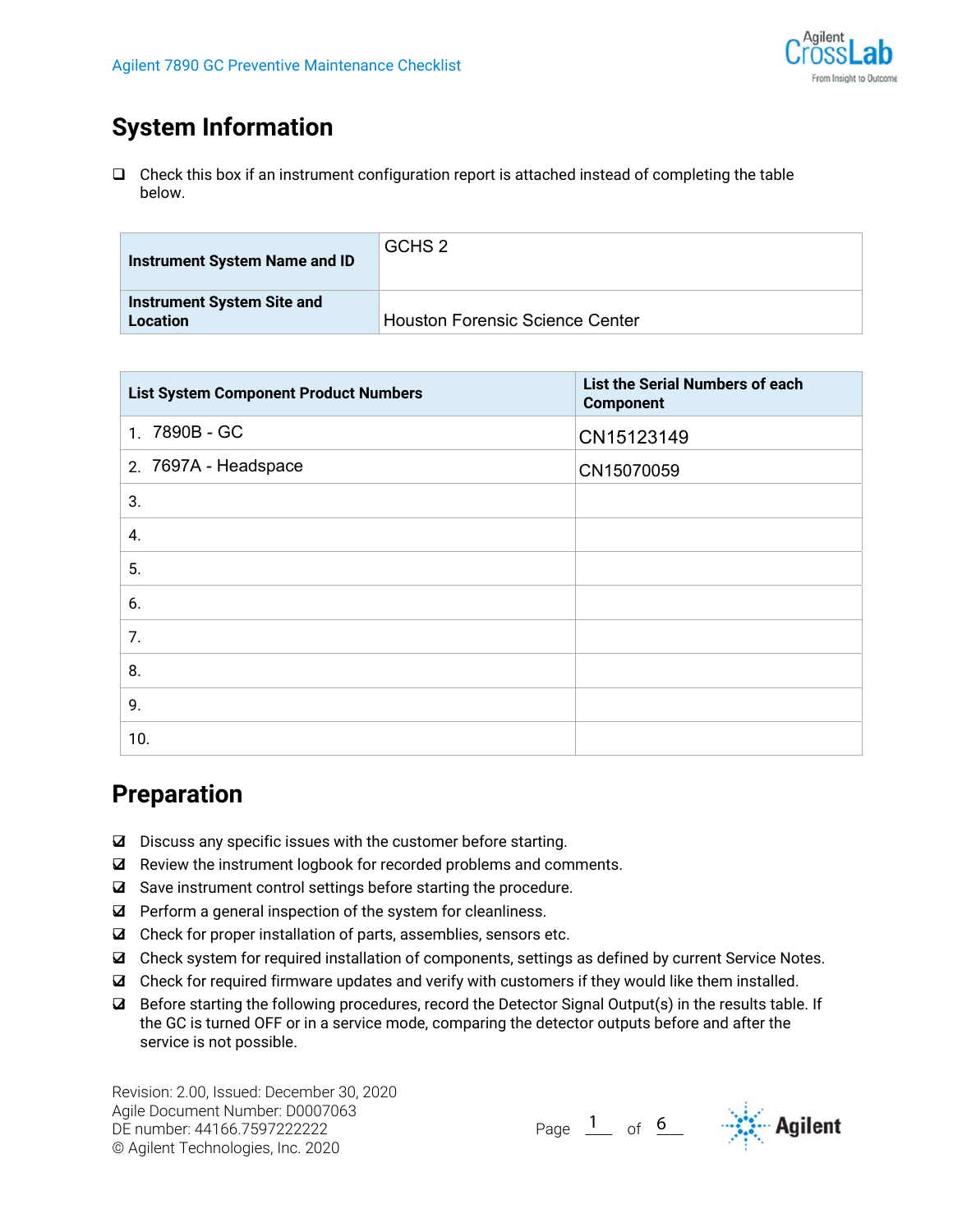

# **Preventive Maintenance Procedure**

# Clean and inspect GC

- Unplug power cord from the power source.
- Open GC covers and vacuum/remove any dust/debris. Pay particular attention to cooling fans.
- $\boxtimes$  Inspect internal connectors for proper contact and placement.
- $\boxtimes$  Reconnect Power to the GC. Power the GC on and verify the power on self-test passed.
- Verify oven motor spins freely and turns on with the oven door closed; off when the door is opened.
- $\boxtimes$  Verify operation of all other fans the inlet and EPC cooling fans.
- $\boxtimes$  Verify oven intake/outlet flap assembly is operating smoothly while heating and cooling the oven

# Inlet and detector consumable replacement

- For the inlets installed, perform inlet maintenance as defined in the 7890 manual "Maintaining Your GC" - for the inlet(s) installed.
- $\Box$  Replace the split vent trap cartridge filter on units with these inlets: Split/Splitless Capillary (SSL), Multi-Mode Inlet (MMI), Programmed Temperature Vaporizer (PTV), Volatiles Interface (VI).
- $\Box$  If the inlet system is used in Split Mode with viscous samples, inspect and clean the split vent tube on the inlet and flush or replace the tubing between the inlet and the split vent trap.
- $\boxtimes$  If the GC includes a Flame Ionization Detector (FID), replace the jet. If the ignitor shows any buildup of sample or corrosion, replace the ignitor. Examine the FID collector and castle assemblies for contamination – clean as necessary.

# Zero Sensors and Leak test

- Zero all pressure sensors per the procedure in the 7890 "Advanced User Guide".
- $\boxtimes$  Perform inlet pressure decay test(s) as defined in the 7890 "Troubleshooting Manual". If the PM is done in preparation for an Operational Qualification, then the pressure decay test defined within that protocol can be used for the PM.
- $\boxtimes$  Record if test passed or failed in the results table.

Page  $2$  of 6  $\cdots$  Agilent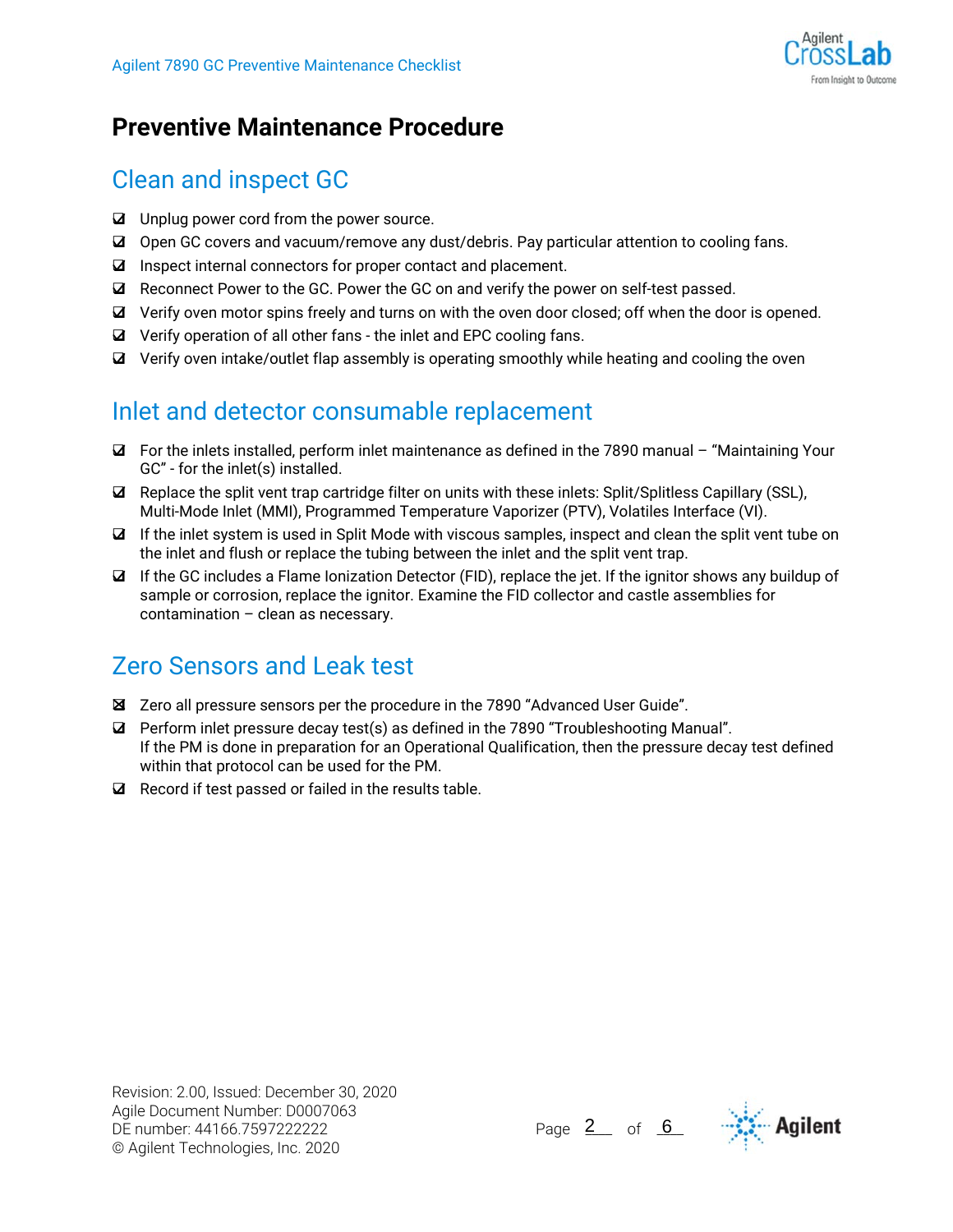

# ALS Maintenance

- **Section NOT applicable**
- $\Box$  Check all cabling and configuration settings between GC, tray, and injectors.
- □ Vacuum or remove any dust, especially around fans.
- $\Box$  Check operation of all fans.
- $\Box$  Check syringe for smooth plunger operation.
- $\Box$  Check for smooth operation of the needle support clean if necessary

## Restore Instrument

- Restore the normal operating conditions or customer method using the Browser interface or Data System.
- $\boxtimes$  Purge the system with carrier flow for 15 minutes
- $\boxtimes$  Bake out the system, then restore the normal operating conditions
- $\blacksquare$  After equilibration, check and record the post PM detector signal output values. Results should be similar or lower than the detector outputs recorded prior to PM.
- Perform a chemical checkout. If this is a routine PM, inject the customer's sample using the ALS if applicable. This will act as a final checkout of both the ALS and the GC.

Note: If the PM Service is performed prior to a qualification service, then use the qualification procedure as a guide for final instrument set up and checkout.

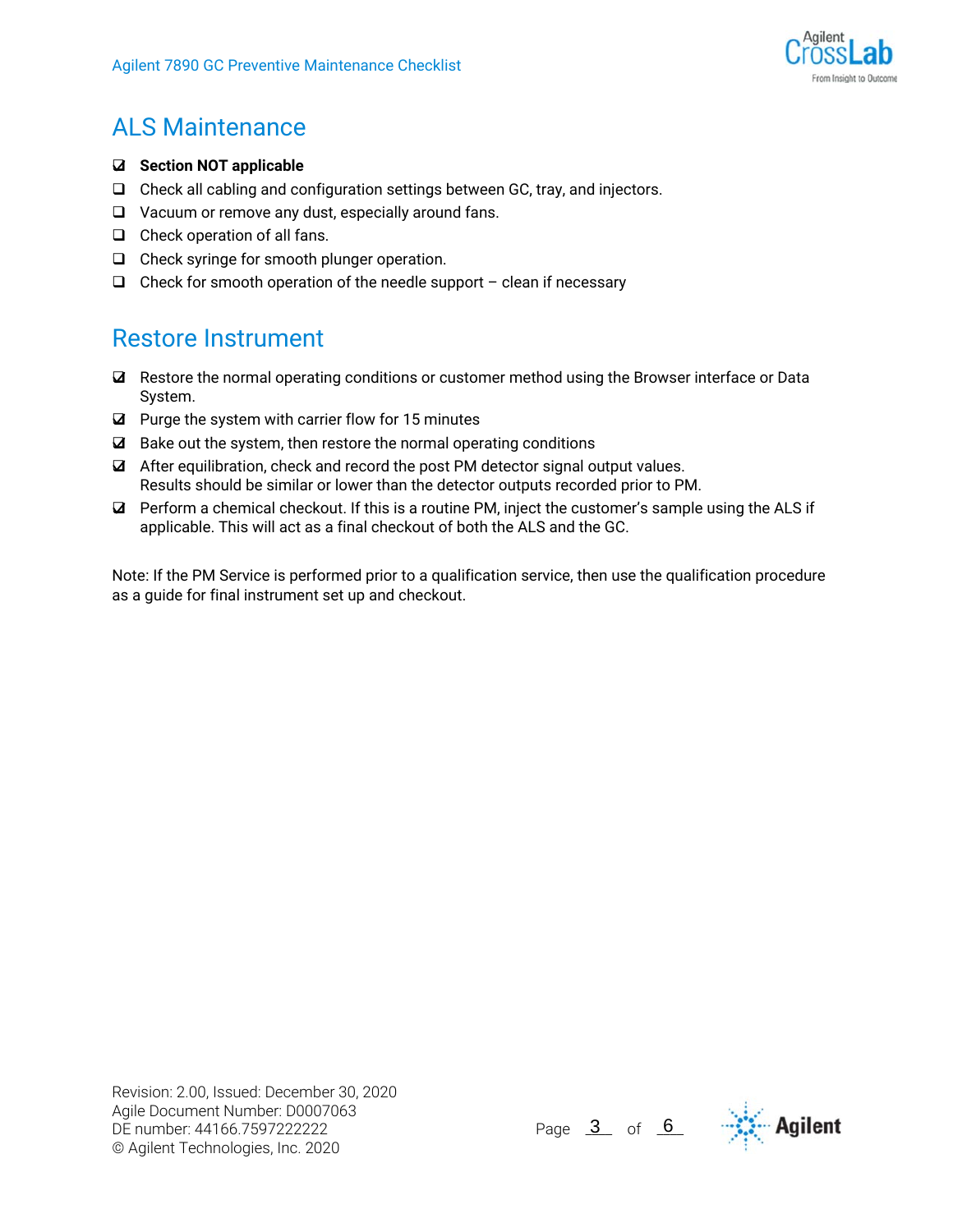

# **Signature Page**

### Service Review

- Attach available reports/printouts of all tests to this documentation.
- $\boxtimes$  Record the Preventive Maintenance service activity in the customer's records/logbook.
- Update/reset instrument maintenance counters as appropriate.
- Affix the PM sticker to the system or instrument logbook based on the customer's request.
- Complete the Service Engineer Comments section if there are additional comments.
- $\blacksquare$  Review with the customer this service, parts replaced, and test results obtained.
- If the instrument firmware was updated, record the details of the change in the Service Engineer's Comments box or if necessary, in the customer's IQ records.
- Supply the customer with a copy of the Smart Alerts flyer.
- Describe Smart Alerts to the customer.
- Install Smart Alerts if requested.

## 7890 GC Test Results Table

| <b>Detector Signal Outputs</b>  | <b>Before PM Service</b>    | <b>After PM Service</b>   |
|---------------------------------|-----------------------------|---------------------------|
| Front detector output           | OFF                         |                           |
| Back detector output            | <b>OFF</b>                  |                           |
| AUX detector output             | <b>OFF</b>                  |                           |
| <b>Pressure decay test</b>      | <b>Expected test result</b> | <b>Actual test result</b> |
| Front inlet pressure decay test | Pass                        | Pass                      |
| Back inlet pressure decay test  | Pass                        | Pass                      |



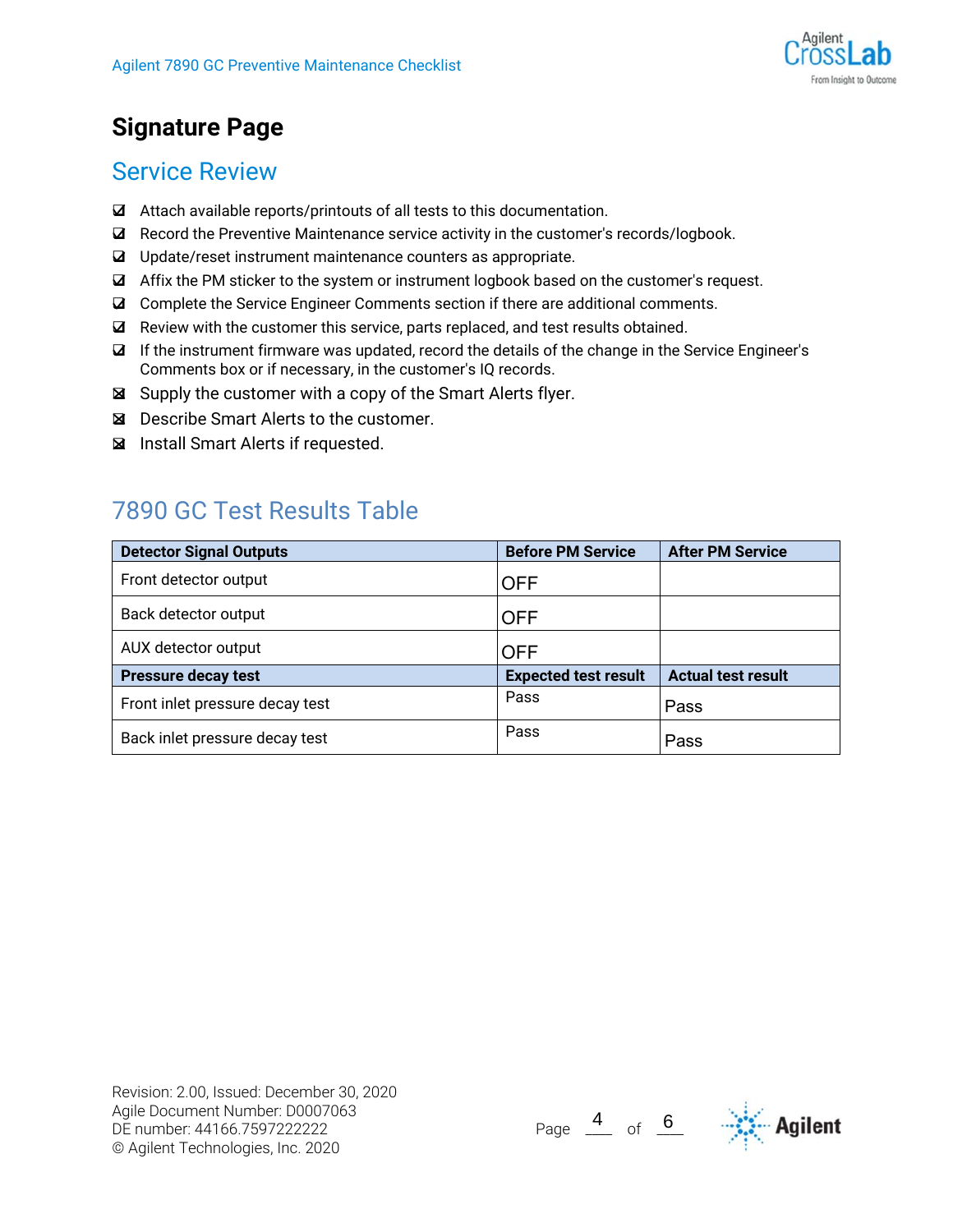

# 7890 Parts List Table

The following kits are recommended for capillary and purged packed inlets. If this is a general PM and the customer has a preferred set of consumables, you may use the customer's consumables.

| <b>Part description</b>                                                                   | <b>Part number</b> | <b>Product or</b><br>model# where<br>used | <b>Quantity</b><br>consumed |
|-------------------------------------------------------------------------------------------|--------------------|-------------------------------------------|-----------------------------|
| SSL Capillary Inlet PM kit, Splitless                                                     | 5188-6497          | 7890A/B                                   |                             |
| SSL Capillary Inlet PM kit, split                                                         | 5188-6496          | 7890A/B                                   |                             |
| SSL Capillary Ultra Inert Inlet Gold Seal with<br>Washer                                  | 5190-6144          | 7890A/B                                   |                             |
| SSL Capillary Ultra Inert Inlet Splitless Liner -<br>Single taper with Glass Wool         | 5190-2293          | 7890A/B                                   |                             |
| SSL Capillary Ultra Inert Inlet Low Pressure Drop<br>Split Liner -<br>with Glass Wool     | 5190-2295          | 7890A/B                                   |                             |
| PP Inlet PM kit                                                                           | 5188-6498          | 7890A/B                                   |                             |
| Split vent trap PM kit, single cartridge (for MMI,<br>PTV & VI)                           | 5188-6495          | 7890A/B                                   |                             |
| <b>MMI Cleaning Kit</b>                                                                   | G3510-60820        | 7890A/B                                   |                             |
| PTV Septumless Head Rebuild Kit                                                           | 5182-9747          | 7890A/B                                   |                             |
| PTV Septumless Head Teflon Guide                                                          | 5182-9748          | 7890A/B                                   |                             |
| Ignitor (glow plug) assembly with O-ring                                                  | 19231-60680        | 7890A/B                                   |                             |
| FID Collector Rebuild/Cleaning Kit                                                        | G1531-67000        | 7890A/B                                   |                             |
| Standard .011-inch FID Jet for capillary FID base                                         | G1531-80560        | 7890A/B                                   |                             |
| High Temperature .018-inch FID Jet for capillary<br>FID base                              | G1531-80620        | 7890A/B                                   |                             |
| Standard .018-inch FID Jet for packed column<br>with packed FID base                      | 18710-20119        | 7890A/B                                   |                             |
| Standard .011-inch FID Jet for capillary column<br>with packed/adaptable FID base         | 19244-80560        | 7890A/B                                   |                             |
| High Temperature .018-inch FID Jet for capillary<br>column with packed/adaptable FID base | 19244-80620        | 7890A/B                                   |                             |
| NPD Jet, universal fit, .011-inch ID                                                      | G1534-80580        | 7890A/B                                   |                             |
| NPD Jet, universal fit, .011-inch ID Extended<br>tip                                      | G1534-80590        | 7890A/B                                   |                             |
| SSL Capillary Ultra Inert Inlet Gold Seal with<br>Washer                                  | 5190-6144          | 7890A/B                                   |                             |
| SSL Capillary Ultra Inert Inlet Splitless Liner -<br>Single taper with Glass Wool         | 5190-2293          | 7890A/B                                   |                             |
| ** FID Collector Replacement Kit, if needed                                               | G1531-67001        | 7890A/B                                   |                             |

Page  $\overline{5}$  of  $\overline{6}$